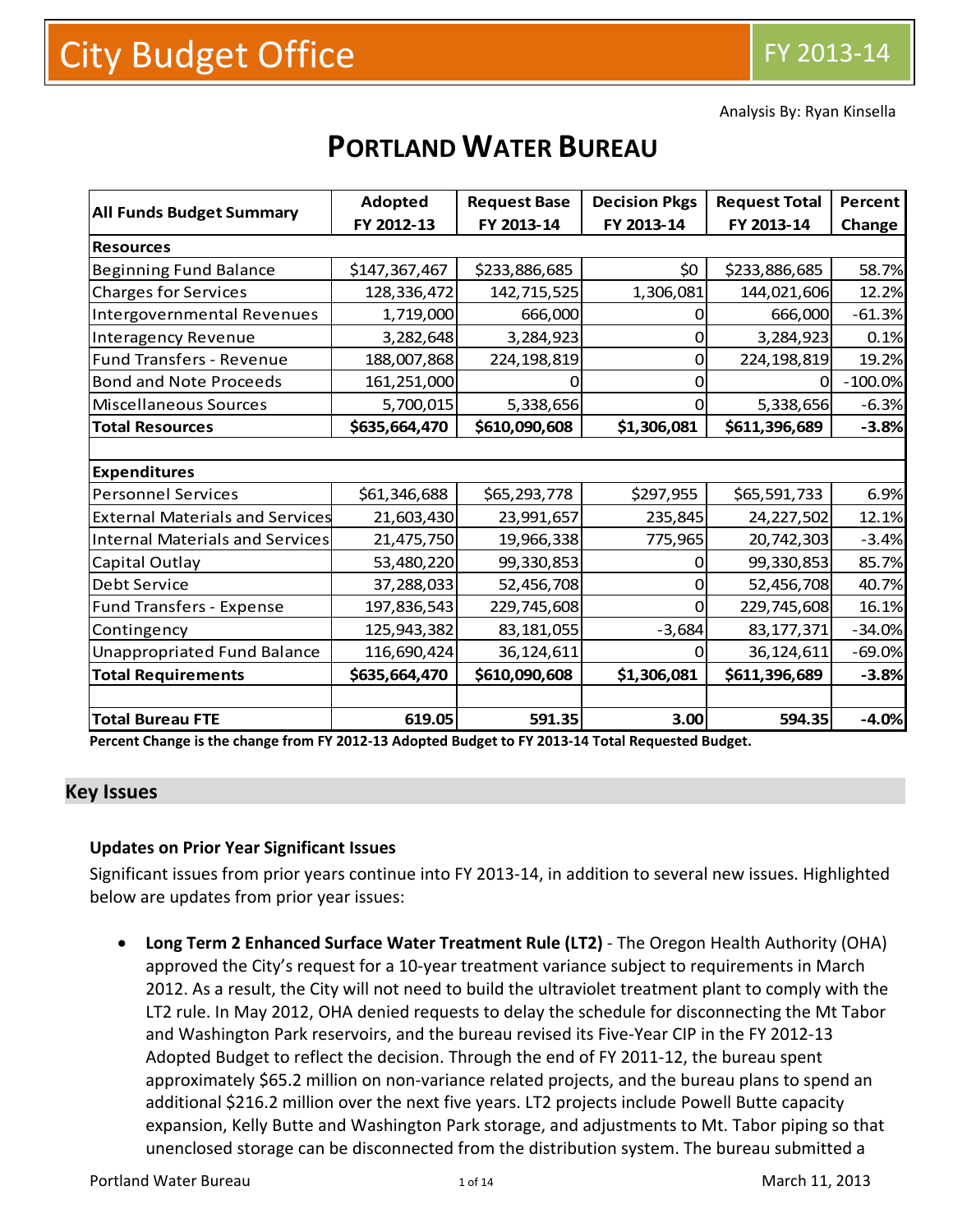second request in February 2013 to delay the schedule for disconnecting the Mt Tabor and Washington Park Reservoirs.

Financial uncertainties still exist, including: (1) fiscal impact of having to build the UV facility if multiple Cryptosporidium detections occur, and (2) the delay in capital costs of disconnecting Mt. Tabor and Washington Park reservoirs. Notably, if OHA grants a delayed schedule, the costs remain but the rate impact will be delayed.

- **Monthly Billing** The FY 2011‐12 Adopted Budget included a budget note directing the Water Bureau to adjust its billing system and business processes so that the majority of water and wastewater customers are billed on a monthly basis. Due to significant project delays, the bureau does not anticipate launching quarterly reads with monthly billing before July 2013. The bureau expects cost overruns of approximately \$99,000.
- **Pending Litigation** ‐ In December 2011, Citizens for Water Accountability, Trust and Reform filed a lawsuit against the City, declaring that the City improperly spent millions of dollars of utility ratepayer monies on projects that are unrelated to the utilities. One of the challenged Water expenditures was renovation of the McCall Building to facilitate its use by the Rose Festival. Without admitting any legal liability, Council passed ordinance #36976 in November 2012 that reimburses the Portland Water Bureau \$1,596,037 for renovations made to the McCall Building. The bureau used these funds to lessen its rate increase by 0.1% in FY 2013‐14.
- **Fluoridation** The Auditor's Office recently certified a measure for the May 2013 Special Election that refers the decision to fluoridate the City's water to Portland voters. Prior to the certification of the measure, the bureau spent \$153,000 in project costs for consultant services to assist with the land use review application and initial design. The estimated capital cost is approximately \$5 million with ongoing operations and maintenance costs of \$575,000. The bureau estimates one‐ time rate increases of 0.3% to 0.4% due to capital costs and another rate increase of 0.3% for ongoing operating costs when the facility is in operation.

In addition to the continuation of these issues from prior years, CBO notes several new issues:

- Update on bureau bond debt
- Budget process for adjusting to decreasing water sales
- Current year and future year water rates.

In addition to these issues, the bureau's capital plan and FY 2013-14 budget changes are discussed below.

## **Update on Bureau Long‐Term Debt (Bonds)**

The following section provides an overview of the Water Bureau's current long-term debt, aiming to draw attention to two items: (1) current and future debt obligations, and (2) the impact of debt coverage ratio requirements. The bureau will have \$613.6 million in outstanding debt by the end of FY 2012‐13, including the estimated amount of a bond sale planned in April of 2013, which requires estimated combined debt service payments of \$47.2 million in FY 2013‐14.

*Current and Future Long‐term Debt.* The table below outlines the bureau's current bond obligations through the end of FY 2011‐12, per the update provided in the Public Finance and Treasury division's "Annual Debt Report Fiscal Year 2011‐12". (To note: excluded from this table is the \$76,510,000 Series A bond, issued in July 2012.)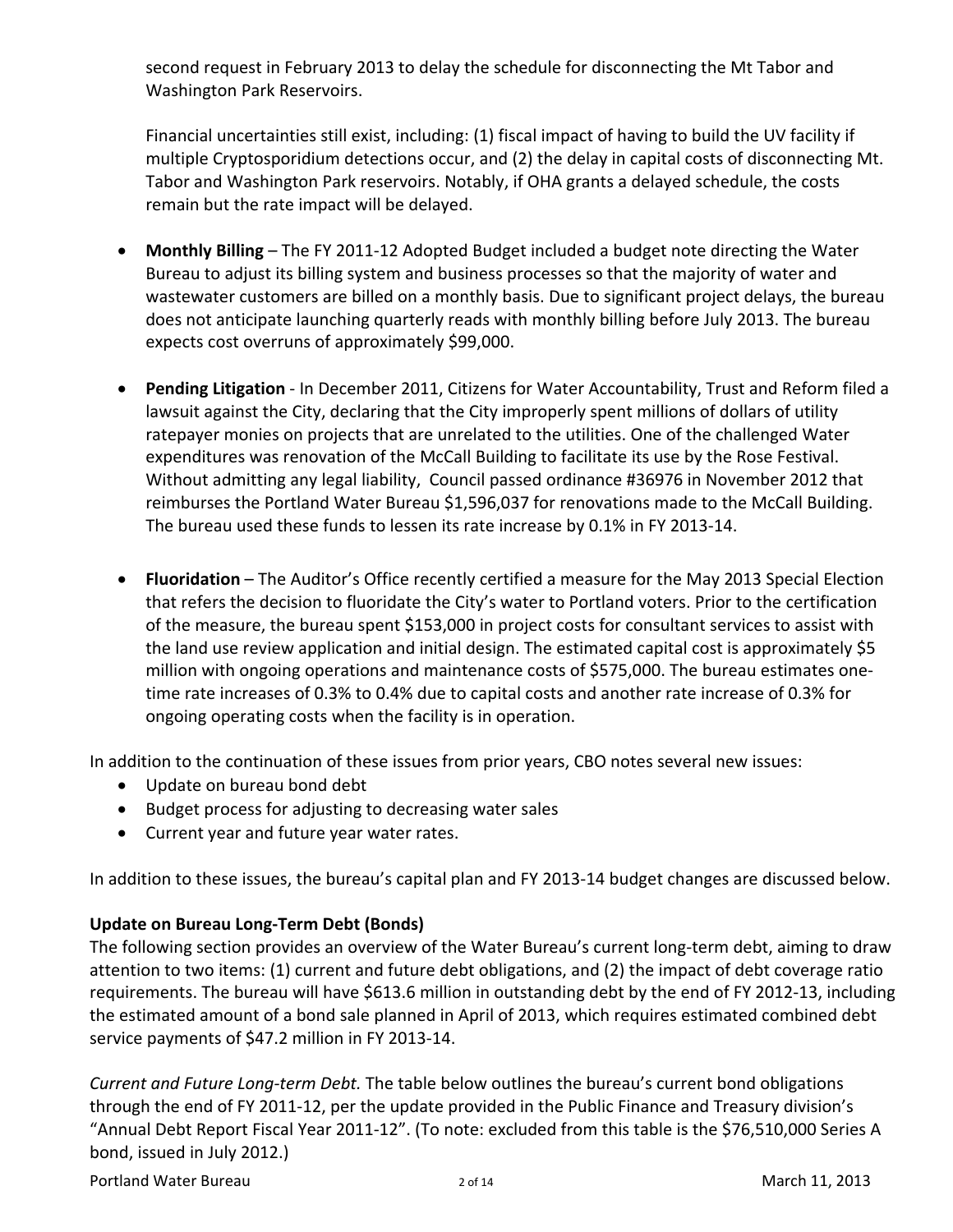TABLE 1: OUTSTANDING PORTLAND WATER BUREAU REVENUE BONDS (THROUGH FY 2011‐12)

|                          | <b>Amount Issued</b> | <b>Amount Outstanding</b> |
|--------------------------|----------------------|---------------------------|
| <b>First Lien Bonds</b>  |                      |                           |
| 2004 Series A            | 29,900,000           | 12,135,000                |
| 2004 Series B            | 61,900,000           | 43,360,000                |
| 2006 Series B Refunding  | 44,000,000           | 38,855,000                |
| 2008 Series A            | 79,680,000           | 74,240,000                |
| 2010 Series A            | 73,440,000           | 70,560,000                |
| 2011 Series A            | 82,835,000           | 81,325,000                |
| Total First Lien Bonds   |                      | 320,475,000               |
| <b>Second Lien Bonds</b> |                      |                           |
| 2006 Series A (2nd Lien) | 68,970,000           | 60,585,000                |
| Total Second Lien Bonds  |                      | 60,585,000                |
| TOTAL OUTSTANDING        |                      | 381,060,000               |

The bureau typically issues bonds every two years in order to have the appropriate amount of resources available to finance current capital, as reflected in the table above. In each of the last four years, though, the bureau has issued bonds to cover costs of LT2 requirements (such as Kelly Butte and Powell Butte 2 reservoirs) in addition to more regular capital costs (such as mains and meters).

The bureau plans to issue bonds in 2013, 2014 and 2016, each for approximately \$150 million to address upcoming capital needs (see "Capital Improvement Plan" section, below). As a result, debt service will increase from \$47.2 million in FY 2013‐14 to an estimated \$72.3 million in FY 2017‐18. Currently, the annual debt service to water sales ratio is 27%, up slightly from five years ago when the ratio was 21%. The bureau projects this ratio to increase to 35% in the next five years, due to the increased debt requirements of the capital plan and based upon forecasted water sale revenues and planned bond sales.

Neither the amount of expected outstanding debt nor the ratio of debt service to water sales is a concern necessarily. As a result of issuing long‐term debt, costs are equitably distributed across generations of rate-payers who use the infrastructure, versus cash financing of projects, which tends to place a greater financial burden on a smaller numbers current of rate‐payers.

Debt becomes problematic if the Capital Improvement Plan does not accurately reflect the balance between appropriate asset management and the willingness of Portland rate-payers to accept the costs.

*Debt Coverage Ratios.* By authorizing the bond covenants for each bond sale, Council requires that the bureau must collect revenues sufficient to exceed annual operating expenses and debt service. The amount of revenue required is referred to as the debt coverage ratio, and if the bureau cannot meet the specified ratios, Council is legally obligated to raise rates.

Debt coverage ratios indicate the amount of gross revenues, less acceptable operating expenses, compared to annual debt service obligations. The ratio provides an indicator of the amount by which net revenues exceed the minimum amount required to cover annual expenses, including debt service. Council, via bond covenants, directs the bureau to meet a legally required minimum of 1.25 ratio on first lien bonds and 1.10 on second lien bonds; however, the bureau targets a debt service ratio of 1.90 on first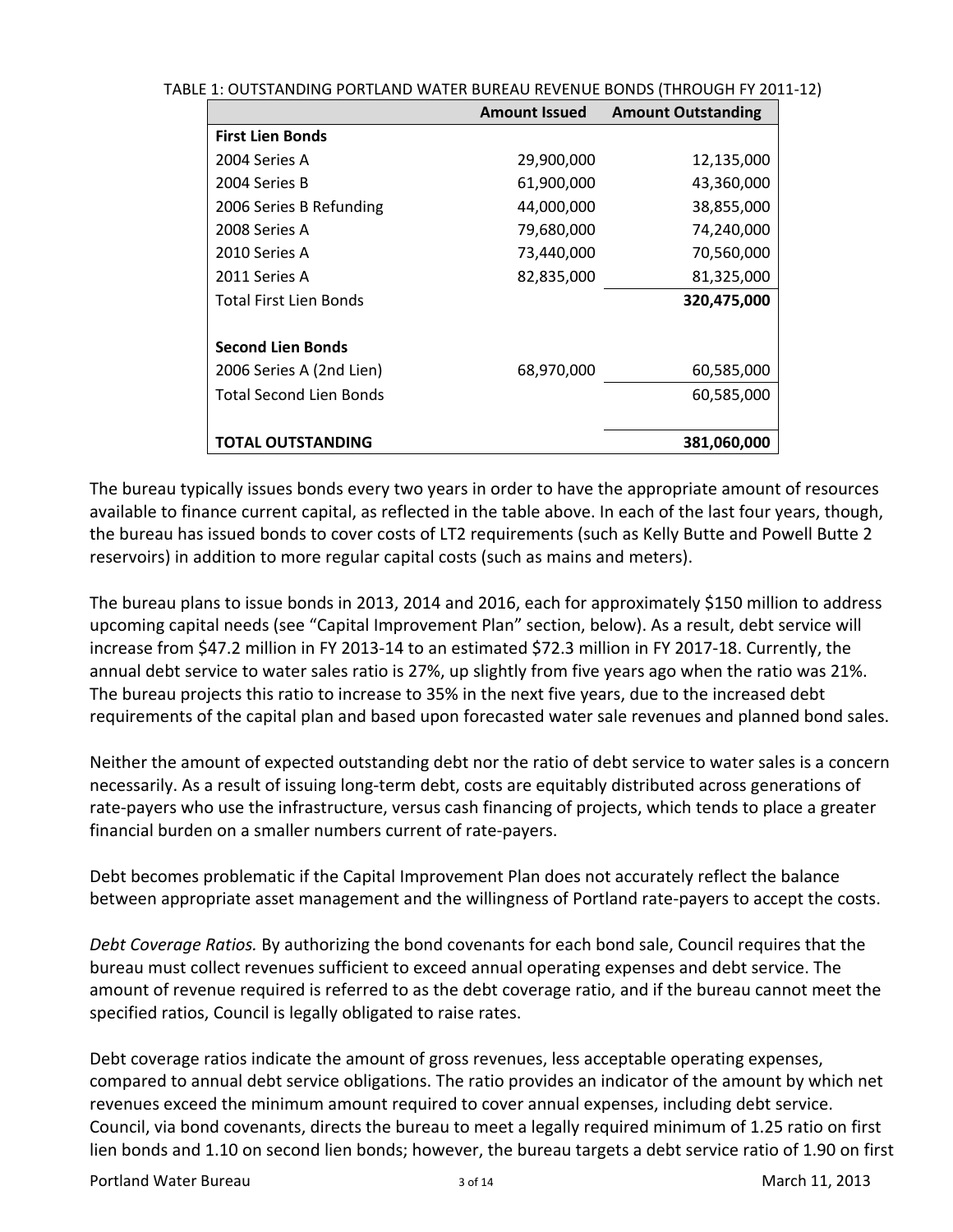lien bonds and 1.75 on second lien bonds. Last year the bureau achieved a ratio of 2.39 on first lien bonds, and 2.00 on combined first and second lien bonds with stabilized net revenues.

Rating agencies and bond investors use the ratios to assess the bureau's ability to service debt, and as such, high coverage ratios improve the bureau's credit rating. Moody's currently rates the bureau's first lien bonds as Aaa and Aa1 for second lien bonds. The quality of the bureau's credit rating leads to lower interest rates when issuing bonds, and as a result, reduce the costs of financing capital projects.

After payment of debt service, the bond documents do not restrict the use of remaining net revenues. Generally these net revenues are used for utility license fees (ULFs) and cash finance capital programs. The amount of remaining net revenues due to debt service coverage ratios for FY 2013‐14 is expected to be \$27.3 million, of which approximately \$5.6 million will cover ULFs and remaining \$21.7 million will provide cash financing for projects.

CBO recommends that the bureau continue to keep Council apprised of their planned bond sales in relation to the bureau's capital plans and identify the use of net revenues in their Requested Budgets.

## **Budget process for adjusting to decreasing water sales**

Past CBO analyses have noted the impact on water sales due to decreasing consumption. Fluctuations in sales reflect both short term and long term causes. Whereas seasonal trends in weather are the most common short-term factor, efficiencies from plumbing code revisions and consumer conservation efforts have caused a steady decrease in water sales. Since FY 2004‐05, forecasted water demand has been less than actual, leading the bureau to incorporate the impact of this trend into revenue projections. Whereas the bureau forecasted 27.5 million CCF (100 cubic feet of water) in the past two fiscal years, actual sales have been closer to 25.5 million CCF. The bureau forecasts that demand will stabilize around 25.5 million CCF within the next five fiscal years.

Variances in projected to actual revenues have been substantial in recent years. In FY 2011‐12, the Water Bureau budgeted approximately \$122 million in revenue from retail and wholesale sales but only received \$115 million, resulting in approximately \$7.4 million less revenue than budgeted. Similarly, in FY 2010‐11, the bureau received \$5.2 million less in service charge revenues than included in the Adopted Budget. The table below outlines the difference the amount between budgeted and actual water sales revenues.

| TABLE 3: VARIANCE IN BUDGET TO ACTUAL WATER SALES  |         |         |           |                                                                     |  |  |  |  |  |
|----------------------------------------------------|---------|---------|-----------|---------------------------------------------------------------------|--|--|--|--|--|
|                                                    | FY      | FΥ      | <b>FY</b> | FY                                                                  |  |  |  |  |  |
|                                                    | 2008-09 | 2009-10 | 2010-11   | 2011-12                                                             |  |  |  |  |  |
| Variance in budgeted to<br>actual utility revenues |         |         |           | $(51, 374, 201)$ $(51, 873, 550)$ $(55, 151, 113)$ $(57, 475, 710)$ |  |  |  |  |  |

The bureau uses two strategies to adjust to the gap between budgeted and actual revenues. First, in order for revenues to balance with costs, the bureau will increase rates by an additional 1.5% in FY 2013‐14, included as part of the based 6.7% increase. The bureau will again increase rates by 1.5% in FY 2014‐15 and 0.8% in FY 2015-16 so that revenues balance with expected costs.

Second, the bureau internally manages its budget through midyear adjustments. Managers and supervisors are directed to reduce spending throughout the year as the bureau recognizes the decreasing demand projections and corresponding revenue shortfall. To a degree, the bureau's internal management of its budget is the appropriate solution. Seasonal variances due to weather and climate make the science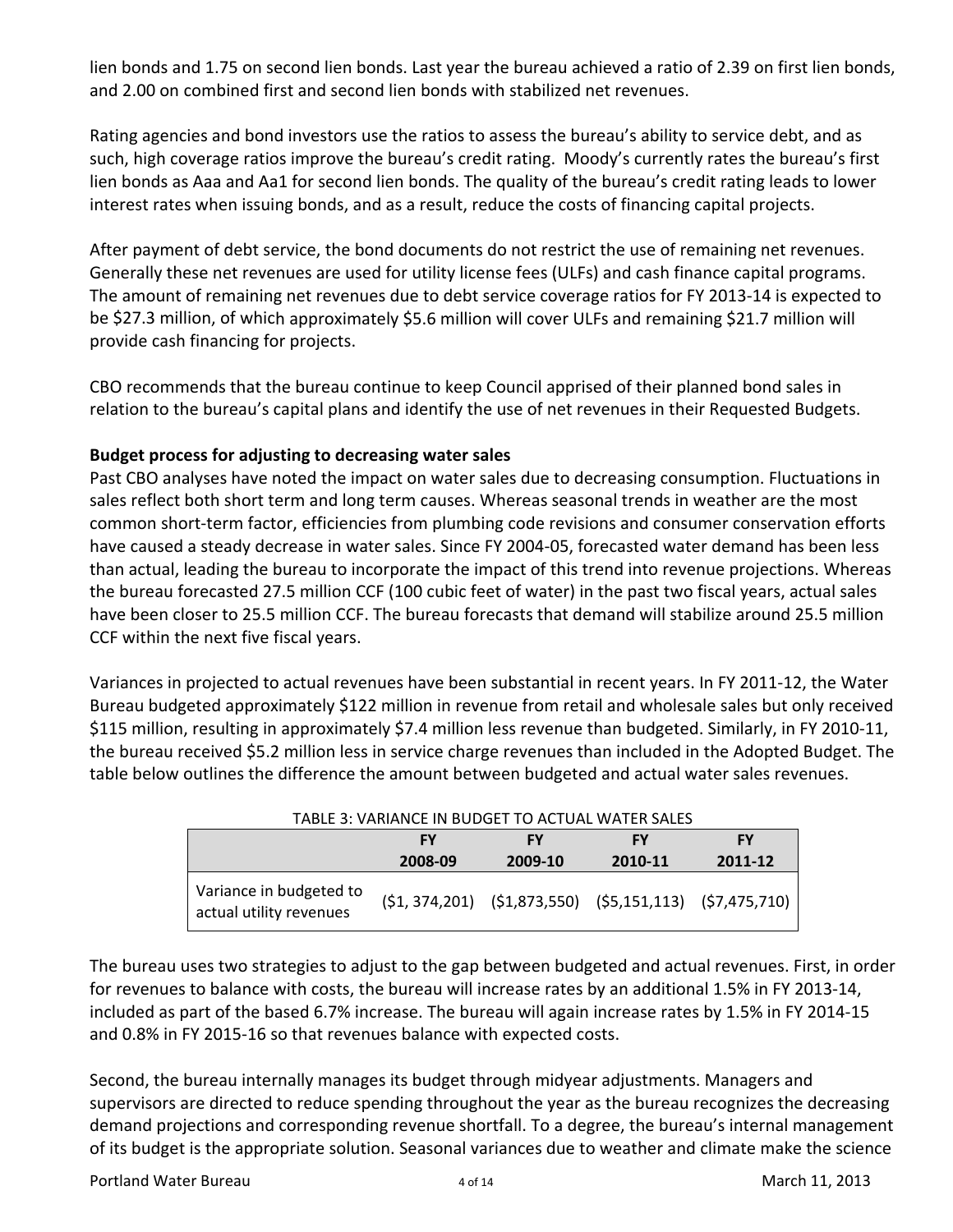of precise budgeting to be difficult. For these instances, the bureau requires the flexibility to adjust their budget as monthly and year‐end projections are developed throughout the year.

However, as the bureau adjusts spending outside of the budget process, Council loses its authority to approve or reject budget changes.

Bureaus adjust budgets three times each year during the Budget Monitoring Processes (BMPs), giving Council authority to appropriate funds. As actual revenues fall short of budgeted amounts, CBO recommends that the bureau submit requests to change expected revenues, and accordingly, adjust expenditures. For years in which the seasonal factors complicate year-end projections, the bureau may need to request transfers from the rate stabilization fund or other bureau contingencies. It is likely that most adjustments will be primarily technical rather than programmatic, in which the bureau will make small reductions across a number of line items within a program's budget. If revenues continue to fall significantly less than budget, the bureau is more likely to make these changes during the annual budget process. Regardless of whether the reductions are technical or programmatic, CBO recommends that Council authorize these changes in the BMPs.

The CBO will work with the Water Bureau on how best to adjust the bureau's budget during BMPs in such a way that provides the appropriate amount of financial flexibility for reacting to seasonal variances while also authorizing Council to approve budget changes.

Two benefits result from the bureau using BMPs to recognize changes in water sales: first, the bureau's budget is ultimately more transparent, allowing the public to understand how the bureau intends to spend rate-payer dollars. Second, through greater control of the bureau's budget, Council retains its authority to approve programmatic and project changes.

## **Water Rates**

The bureau's FY 2013‐14 Requested Budget, at the 90% operating base budget level, requires a 6.7% base rate increase, increasing the typical residential customer (5 CCF/month) by about \$2.07 to a total of \$28.72 in FY 2013‐14. The proposed rate increase is lower than the amount originally projected during the FY 2012‐13 budget development; at that time, the bureau projected a rate increase of 14.8% in FY 2013‐ 14.

For context, outlined below are prior‐year actual rate increases and future year rate increases, as projected at the time of the Requested Budget submission. The bottom line of the table is the typical monthly bill based upon actual volumetric usage and a projected bill based upon an average of usage of 5 CCF/month.

|                             |         |           | Actual    |         |         |         |         | Projected |                                            |         |
|-----------------------------|---------|-----------|-----------|---------|---------|---------|---------|-----------|--------------------------------------------|---------|
|                             | FY      | <b>FY</b> | <b>FY</b> | FY      | FY      | FY      | FY      | <b>FY</b> | FY                                         | FY      |
|                             | 2008-09 | 2009-10   | 2010-11   | 2011-12 | 2012-13 | 2013-14 | 2014-15 | 2015-16   | 2016-17                                    | 2017-18 |
| Rate<br>Increase<br>Average | 8.6%    | 17.9%     | 12.0%     | 12.9%   | 7.6%    | 7.8%    | 14.4%   | 14.4%     | 9.0%                                       | 8.0%    |
| Monthly<br>Bill             | \$18.68 | \$22.02   | \$24.66   | \$27.85 | \$26.65 | \$28.72 | \$32.86 | \$37.60   | \$40.98<br>Projections as of February 2013 | \$44.27 |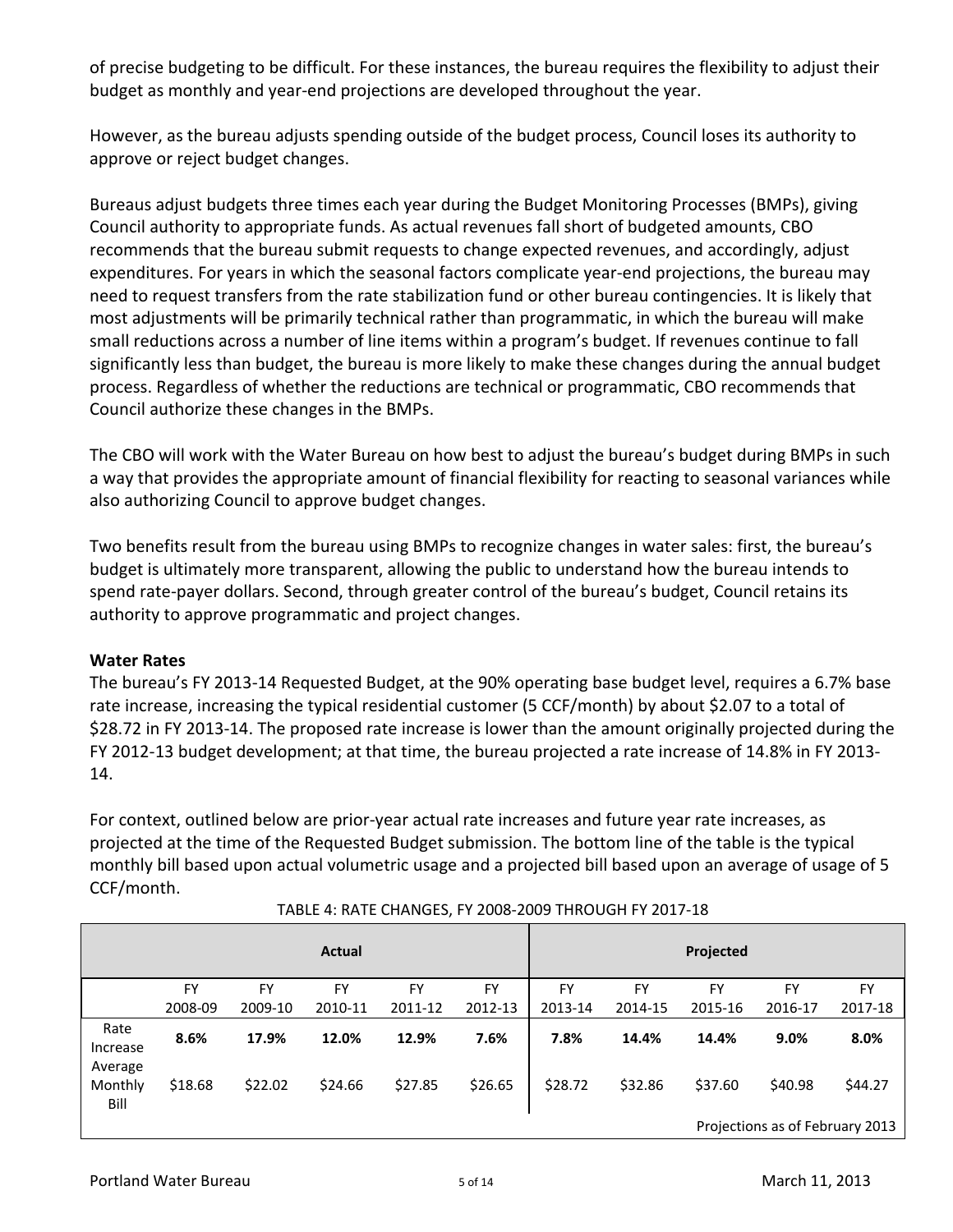Rate increases are expected to be significant, even if lowered due to conservative bond interest estimates. Despite ongoing reductions beginning in the bureau's FY 2013‐14 operating budget, water rates are planned to increase by an average of 10.5% per year over the next five years.

The table below provides a detailed overview of the factors that drive future rate increases, including adjustments made to the FY 2013‐14 proposed rates.

|                                                         | <b>FY</b> | <b>FY</b> | <b>FY</b> | <b>FY</b> | <b>FY</b> |
|---------------------------------------------------------|-----------|-----------|-----------|-----------|-----------|
|                                                         | 2013-14   | 2014-15   | 2015-16   | 2016-17   | 2017-18   |
| Inflation/Lower Interest Earnings                       | 3.7%      | 2.9%      | 3.0%      | 2.0%      | 2.4%      |
| Capital Program (6% bond rate assumed)                  | 11.1%     | 19.5%     | 12.1%     | 2.7%      | 3.6%      |
| <b>Rate Stabilization Account</b>                       | $-4.8%$   | $-8.2%$   | $-1.6%$   | 1.2%      | 0.5%      |
| <b>Deferred Rates</b>                                   | 4.3%      |           |           |           |           |
| Non-Rep COLA                                            | 0.5%      |           |           |           |           |
| Retail Demand from FY 2011-12                           |           | 0.6%      |           |           |           |
| <b>Wholesale Revenue</b>                                |           |           |           | 1.8%      |           |
| FY 2013 Adopted Plan                                    | 14.8%     | 14.8%     | 13.5%     | 7.7%      | 6.5%      |
| 2012 Bonds Sale Rate savings                            | $-1.2%$   |           |           |           |           |
| 2012 Year End Updates                                   | $-0.2%$   | $-0.6%$   |           |           |           |
| 2013 Bonds Rate (from 6% to 4%)                         | $-1.6%$   |           |           |           |           |
| Non-Rate Revenues                                       | $-0.1%$   |           |           |           |           |
| <b>Wholesale Updates</b>                                | 0.5%      |           |           |           | 0.2%      |
| GF Reimbursement - \$1.6 Million                        | $-0.1%$   |           |           |           |           |
| Pension Obligation Bonds (POBS)                         | $-0.1%$   |           |           |           |           |
| Inflation Update (October update from OMF)              | 0.2%      | 0.3%      | 0.3%      | 0.1%      | 0.3%      |
| Lower Retail Demand                                     | 1.5%      | 1.5%      | 0.8%      |           |           |
| General Fund Overhead                                   | 0.3%      |           |           |           |           |
| 5-Year CIP Update                                       | $-1.1%$   | $-0.5%$   |           |           |           |
| Mayor's 10% Operating Reductions                        | $-5.7%$   |           |           |           |           |
| Bond Sale Schedule Adjustment                           | 2.6%      | $-1.2%$   | $-0.9%$   | 3.7%      | 0.2%      |
| Levelizing rates (utilizing rate stabilization account) | $-3.1%$   | 0.1%      | 0.7%      | $-2.5%$   | 0.8%      |
| Proposed Increase at 90% CAL (FY 2013-14 only)          | 6.7%      | 14.4%     | 14.4%     | 9.0%      | 8.0%      |
| "Add Back" Decision Packages                            |           |           |           |           |           |
| <b>Decorative Fountains</b>                             | 0.4%      |           |           |           |           |
| <b>Security Specialist</b>                              | 0.1%      |           |           |           |           |
| Interagency services                                    | 0.6%      |           |           |           |           |
| Proposed Rate Increase with "Add Back" Decision         | 7.8%      | 14.4%     | 14.4%     | 9.0%      | 8.0%      |

TABLE E: EIVE VEAR WATER RETAIL RATES FORECAST

Several factors account for the difference in the originally planned and proposed rate increase.

- **Operating reductions.** The Mayor's direction to develop an operating budget based upon 90% of the current appropriation level reduced the rate increase by 2.6%; prior to the Mayor's direction, the bureau identified operating reductions that lessen the rate increase by 3.1% for a total of 5.7%.
- **Bond rate assumptions.** Estimated bond rates were also conservative, as the bureau originally assumed a bond rate of 6.0%. The City's Debt Manager now plans that the bureau will receive a rate of 4.0% for the bond sale in spring of 2013, thereby reducing the projected water rate increase by 1.6%. Savings from the 2012 bond sale also reduced the FY 2013‐14 water rate increase by 1.2%. Bureau plans to sell bonds every two years at the rate recommended by the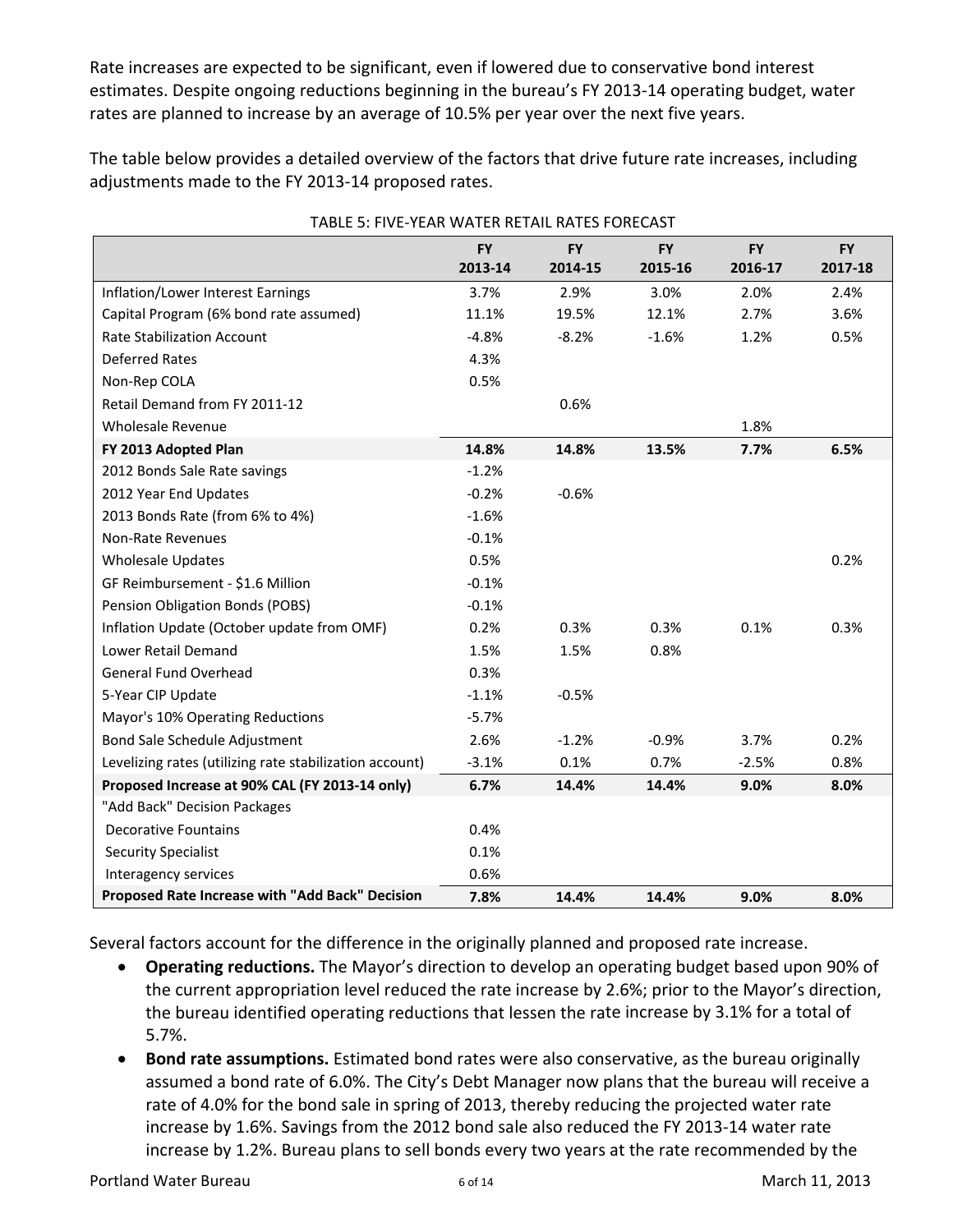City's Debt Manager of 6%, but as in prior years, changes to bond financing costs could lessen the amount that the bureau needs to increase water rates.

- **Capital programs.** For future years, capital programs are the primary driver of rate increases in FY 2013‐14 through FY 2015‐16, accounting for 10% of the projected increase. Transfers from the bureau's Rate Stabilization Account mitigate these increases, lessoning the rate increases by 1.6% to 8.2% over the next three years.
- **Inflation**. Inflation accounts for 3.9%% of the projected increase in FY 2013‐14, based upon the current escalation factors provided by the City Economist. To provide the same level of service, there are other escalation factors in addition to materials and services increases (already included within the projected rates), such as increases in personnel costs (PERS and health costs), lower interest earnings and changes to General Fund IAs and transfers.
- **Wholesale contracts.** The bureau does not project significant changes to the projected wholesale contract revenues, except for in FY 2016‐17, when the bureau has planned for an additional increase of 1.8% impact to retail rates when the City of Tigard terminates its contract on June 30, 2016 as they have indicated.

CBO notes that that the bureau perceives Council's acceptance of the bureau's financial forecasts and the forthcoming rate ordinance as recognizing that future rate increases are required in order to meet the future requirements. Moreover, documented projections also signal to bond rating agencies that Portland City Council is prepared to raise rates in order to fund debt service of necessary capital projects.

CBO recommends that current rate and budget decisions (both capital and operating) are considered in the context of future rate requirements, as the most significant rate drivers span multiple years (such as the financing capital projects and the resources available in the Rate Stabilization Account). While Council is given the flexibility to approve rates on annual basis, decisions on current rates impact how much rates will need to be changed in future years in order to finance the planned capital projects.

## **Capital Improvement Plan**

The bureau's Capital Improvement Plan (CIP) currently includes \$491 million in projects over the next five years, including \$125 million in FY 2013‐14. Projects in the CIP are primarily funded by bond proceeds, but the bureau plans to fund 28% to 40% of the CIP with cash balances and water sales and charges.

For broad context of how capital spending has changed, the chart below shows prior year actual and estimated future year expenditures.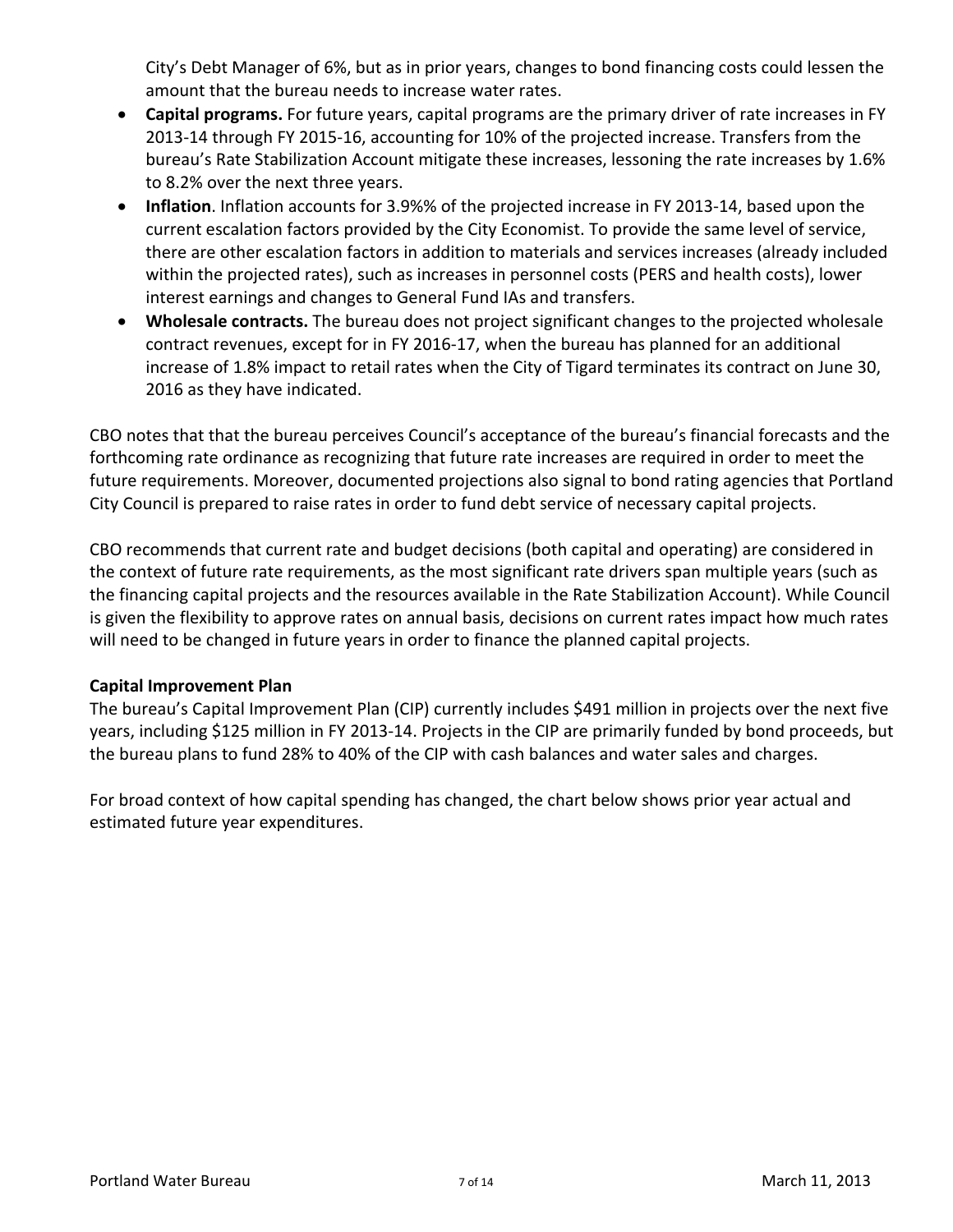

#### CHART 1: CAPITAL EXPENDITURES ‐ FY 2008‐09 ACTUAL THROUGH FY 2017‐18 PROJECTED

The chart illustrates several aspects of the bureau's capital spending.

- Current year costs are relatively high due to LT2 –related projects, which include Kelly Butte Reservoir, Powell Butte Reservoir 2, Washington Park Reservoir and Mt Tabor‐Division projects. Total costs of these projects are \$280 million. Transmission and storage projects, like reservoirs, are typically the bureau's largest projects, and as such, significantly impact capital spending.
- Distribution program costs historically drive capital project costs. Distribution projects include the building of mains, pump stations and system piping. The Distribution program's five‐year capital costs are expected to be \$244 million including the \$56 million Willamette River Pipe Crossing project and \$35 million for the Interstate Facility Rehabilitation.
- The Bull Run Dam 2 Tower project, totaling approximately \$40 million, is the largest project in the Regulatory Compliance; however, annual spending is also impacted by projects related to the Habitat Conservation Plan and other smaller projects that cost less than \$500,000.
- Other capital projects include planning studies, smaller projects at Bull Run and the Columbia South Shore Well Fields and the recent Headworks Flow Meter project. The bureau's portion of the Emergency Coordination Center, totaling \$9.8 million with \$1.8 million in FY 2013‐14, also contributes to recent costs.

The FY 2013‐14 CIP includes three major changes in costs: Bull Run Dam 2 Tower project costs decreased by \$3.8 million to a total project cost of \$36.3 million; the Washington Park reservoir disconnection project increased \$6 million due to the identification of design complexities and seismic risks; and finally, the bureau split the Mt. Tabor reservoir disconnection projection into two projects.

Beginning in FY 2014‐15, the bureau will start the initial design phases of the Willamette River Pipe Crossing – a project with an estimated total cost of \$57 million. As of the beginning of FY 2012‐13, the bureau has spent \$182,000 in the planning, design and permitting for this project. The bureau has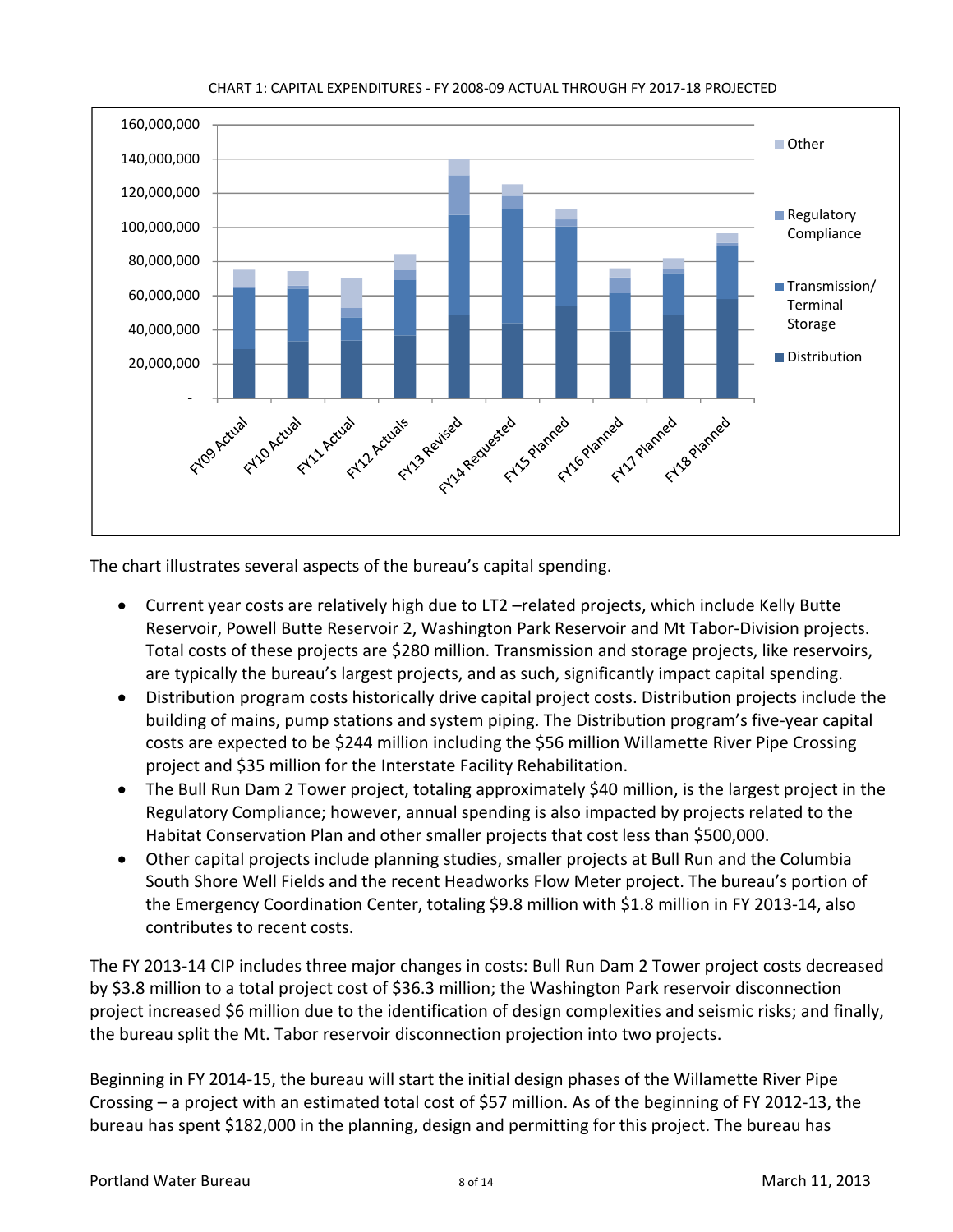budgeted \$460,000 for this project in FY 2013‐14, with major expenditures beginning in FY 2016‐17 when the bureau has capacity for new construction projects.

In addition, to lessen the rate impact of the LT2-related projects, the bureau deferred projects that were considered a priority in the 2007 Distribution System Master Plan. This plan included \$100 million in recommended projects, including upgrades to pump stations and other facilities. The bureau plans to incorporate these projects, in addition to conduit rehabilitation work, into future capital plans over the next five to ten years.

## **FY 2013‐14 Budget Development**

The bureau prepared a budget based upon 90% of the current appropriation level for its operating expenses, following from the Mayor's budget direction. The bureau reduced its operating budget by \$7.6 million and requested \$1.3 million in "add back" packages. The water rate increase of the base budget is 6.7%; if all three decision packages are approved, water rates will increase by 7.8% total. The table below outlines how the bureau and CBO decided upon the cut amount.

|                                        | FY 2012-13    | <b>Inflation</b> | <b>Inflationary</b> |
|----------------------------------------|---------------|------------------|---------------------|
|                                        | <b>Base</b>   | <b>Factors</b>   | <b>Increases</b>    |
| <b>Personnel Services</b>              | \$47,016,959  | 7%               | \$3,291,187         |
| <b>External Materials and Services</b> | \$13,478,293  | 3.5%             | \$471,740           |
| Less Utility License Fees              | (\$5,635,000) |                  |                     |
| Utilities                              | \$3,775,241   | 6.1%             | \$230,289           |
| Internal Materials and Services        | \$16,404,378  | 3%               | \$492,131           |
|                                        | \$80,674,871  |                  | \$4,485,348         |
|                                        |               |                  |                     |
| Inflationary Increases                 | \$4,485,348   |                  |                     |
| Less Non-Rate Revenues                 | (\$7,735,284) |                  |                     |
| Less Interagency Revenues              | (\$1,663,521) |                  |                     |
| Adjusted for 10% Cal                   | \$75,761,414  |                  |                     |
|                                        |               |                  |                     |
| 10% reductions                         | \$7,576,141   |                  |                     |

TABLE 6: REDUCTION AMOUNT OF FY 2013‐14 BASE BUDGET

This reduction eliminates 25.5 positions, of which 3 positions are expected to be filled at the end of FY 2012‐13. To achieve these reductions, the bureau made 19 programmatic changes, primarily in personnel services, professional and miscellaneous services, operating supplies and interagency agreements. The list below details the line item reductions.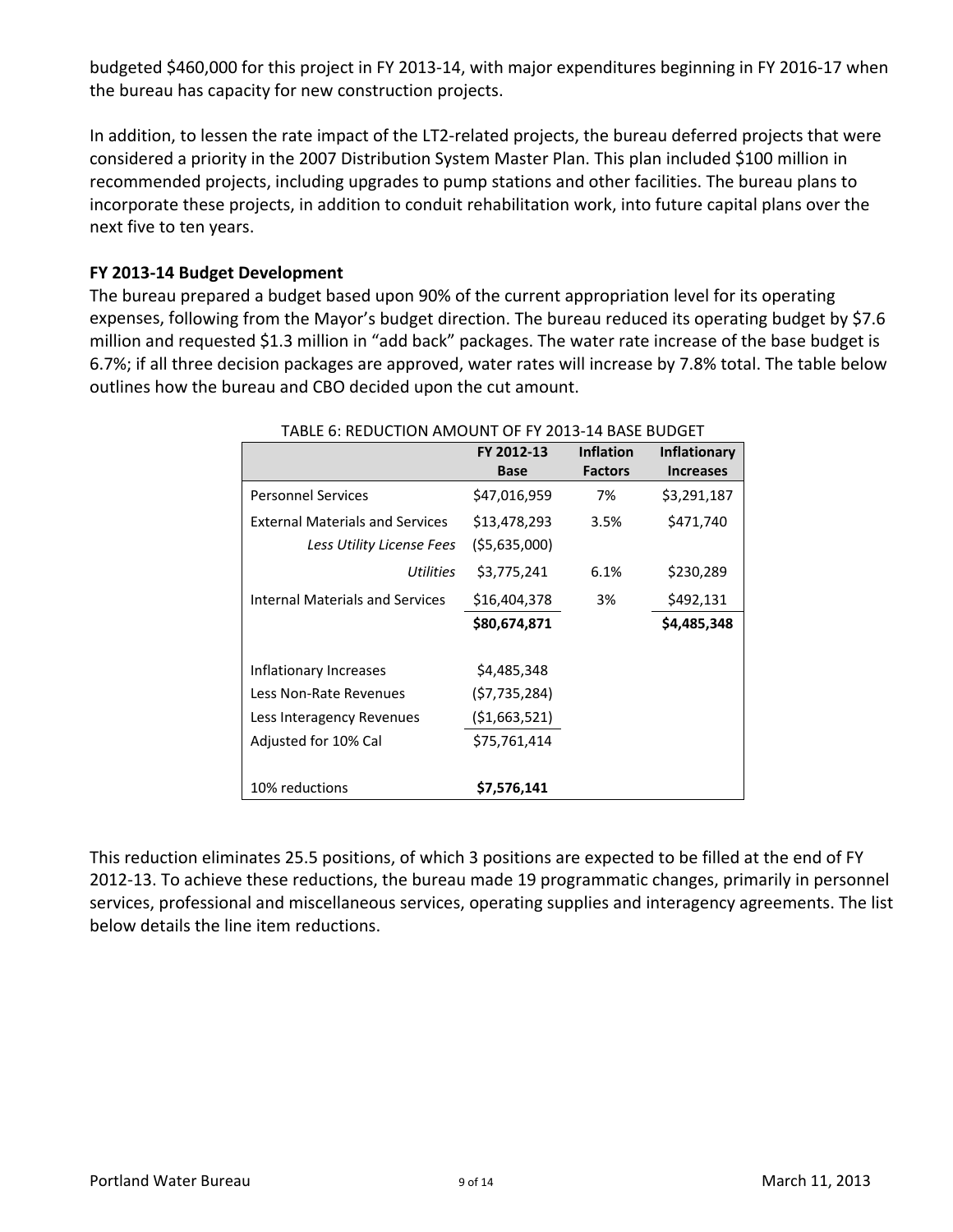| I ADLL 7 . LINL I I LIVI INLDUCTIONJ TO T T ZUIJ IT DAJL DUDULT |                                              |  |  |  |  |  |  |
|-----------------------------------------------------------------|----------------------------------------------|--|--|--|--|--|--|
|                                                                 | <b>Amount Reduced from Budget Category</b>   |  |  |  |  |  |  |
| <b>Personnel Services</b>                                       |                                              |  |  |  |  |  |  |
| \$2,370,000                                                     | Staffing (full time and related benefits)    |  |  |  |  |  |  |
| \$346,000                                                       | Staffing (part time, overtime, and premiums) |  |  |  |  |  |  |
| <b>External Materials and Services</b>                          |                                              |  |  |  |  |  |  |
| \$1,037,000                                                     | Professional & Miscellaneous Services        |  |  |  |  |  |  |
| \$1,111,000                                                     | <b>Operating Supplies</b>                    |  |  |  |  |  |  |
| \$273,000                                                       | Miscellaneous                                |  |  |  |  |  |  |
| \$279,000                                                       | Repair & Maintenance Services                |  |  |  |  |  |  |
| \$921,000                                                       | Utilities                                    |  |  |  |  |  |  |
| \$144,000                                                       | Training/Travel                              |  |  |  |  |  |  |
| \$1,180,000                                                     | Interagencies                                |  |  |  |  |  |  |

TABLE 7: LINE ITEM REDUCTIONS TO FY 2013‐14 BASE BUDGET

The bureau organized these reductions into three categories, based upon the impact to the bureau. As outlined in the bureau's Budget Advisory Committee report, each of the reductions will either (1) reduce the ability to respond to contingencies, (2) improve or create efficiencies, or (3) reduce or eliminate a service.

**Contingencies.** As part of the FY 2013‐14 Requested Budget, the bureau decreased the budget for contingencies by \$970,000. Contingencies include any number of catastrophic and weather related events, unplanned or unexpected repairs to the transmission and distribution system, and increased interagency costs. If a contingency occurs in an area in which the budget was reduced, the bureau will draw upon other budgeted contingency funds. Below is a list of significant changes to the bureau's contingency budget:

- Groundwater: \$500,000 was reduced from the original \$1.2 million budget for electricity to operate the wellfield;
- Regulatory Compliance: \$169,800 was reduced from the original \$1.5 million budget for LT2 treatment variance monitoring;
- Conduits/Transmission Mains: \$72,203 was reduced from the original \$85,000 budget for materials and supplies for repairs at Sandy River Station in the Watershed;
- Pump Stations/Tanks: \$100,000 was reduced from the original \$1,835,000 budget for electricity to operate the pump stations; \$80,000 was reduced from the original \$300,000 budget for parts & supplies for repairs of pumps and tanks.

**Efficiencies**. The bureau also identified \$3 million through efficiencies in order to reach the \$7.6 million reduction. These efficiency reductions include costs that no longer require any budget and reflect reductions made by managers and supervisors over the past two years as water sales projections were less than budgeted. That is, these items required no budget in FY 2013‐14.

The bureau's responsibility is to adjust their budget in good faith, as discussed earlier in the "Decreasing Water Sales" section. To the degree that savings exist, the bureau should adjust budgeted amounts to accurately reflect intended spending. To this end, funds available from additional efficiencies should be applied to cash financing of the CIP and limit rate increases in future fiscal years.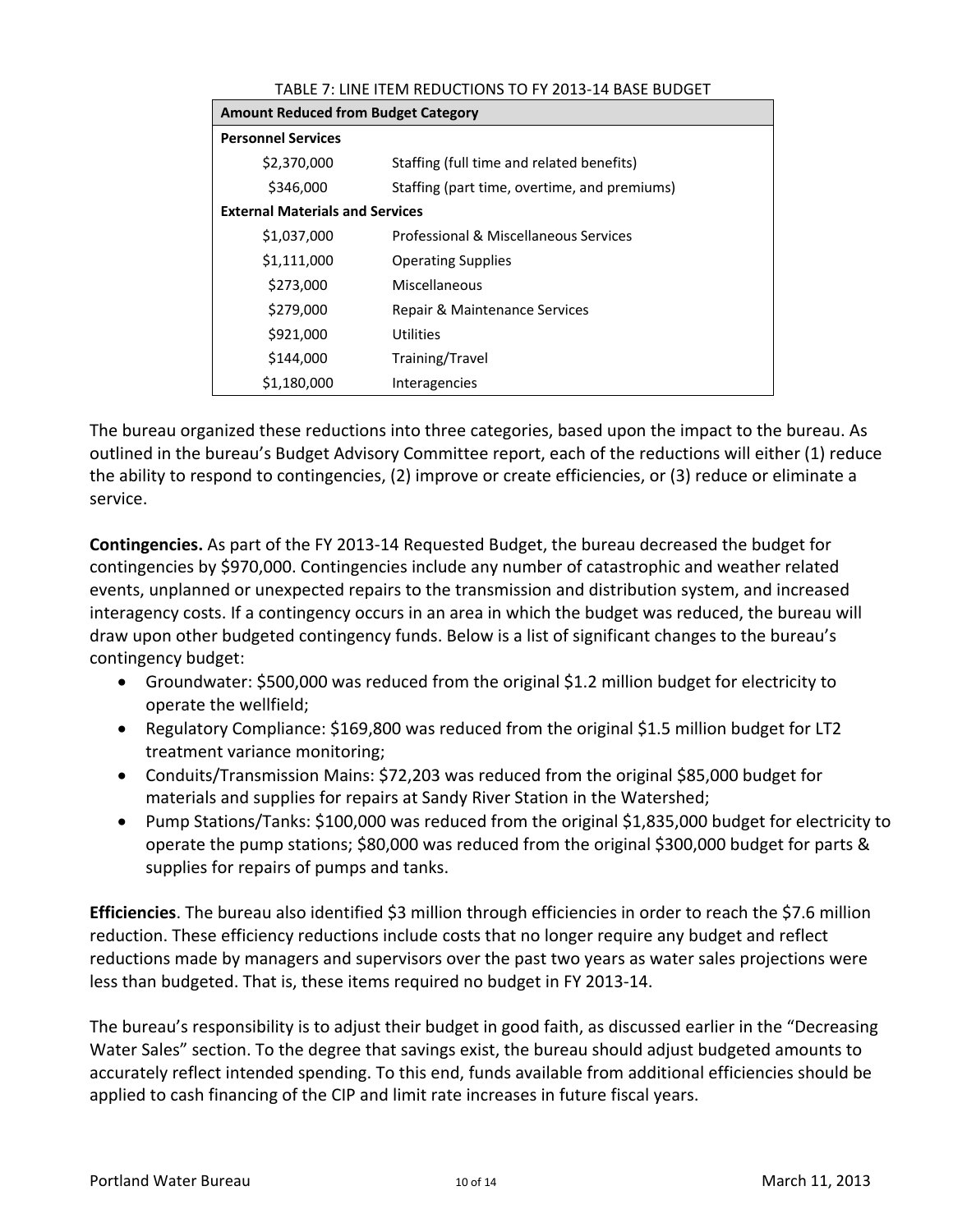**Service Impacts.** The bureau reduced its budget by \$3.6 million in areas that will impact programs, such as ground maintenance, reservoir security, liaison support to commissioner's offices, general administrative support, and contract flagging services. The reductions also impact budgeted amounts for asset condition assessment, climate change research, Endangered Species Act assessment, and several other items.

CBO has reviewed all 19 programmatic reductions and supports the bureau's proposed cuts. Several reductions, however, warrant consideration: (1) 324,000 reductions in employee investment, and (2) elimination of the Water Quality Manager position.

The bureau reduced their employment investment by \$324,000, eliminating one filled program specialist position and training support in the Maintenance and Construction Support Services group. Due to the type of skilled labor in this group, reducing training for water distribution and safety could impact the effectiveness of this group to maintain the water distribution system. The bureau believes that they can provide any necessary training "in house", rather than using outside vendors for trainings.

The bureau also eliminated a vacant Water Quality Manager position. This position was created after a voluntary program assessment by the American Water Works Association and the Water Environment Federation. This assessment concluded the following:

> "Supervision of the auditing functions (water quality lab and regulatory compliance) by operations is not consistent with the auditing component of their function. Water quality tasks are not managed at a high enough level in the organization to ensure appropriate attention and visibility."

After the assessment, the bureau hired a Water Quality Manager with expertise to create cohesion and leadership amongst the water quality functions within the bureau and ensure commonality in approaches to routine tasks such as correct analytical methods. The position was filled for several years, but recently vacated. The current Operations Director is able to provide the necessary leadership.

The current water quality group likely functions well due to the qualifications of the current Water Operations director; however, if the position is vacated, the concerns raised during the 2006 assessment may recur. CBO recommends eliminating this position; however, CBO also recommends restoring this position, or implementing another solution, in a future budget year if the need arises.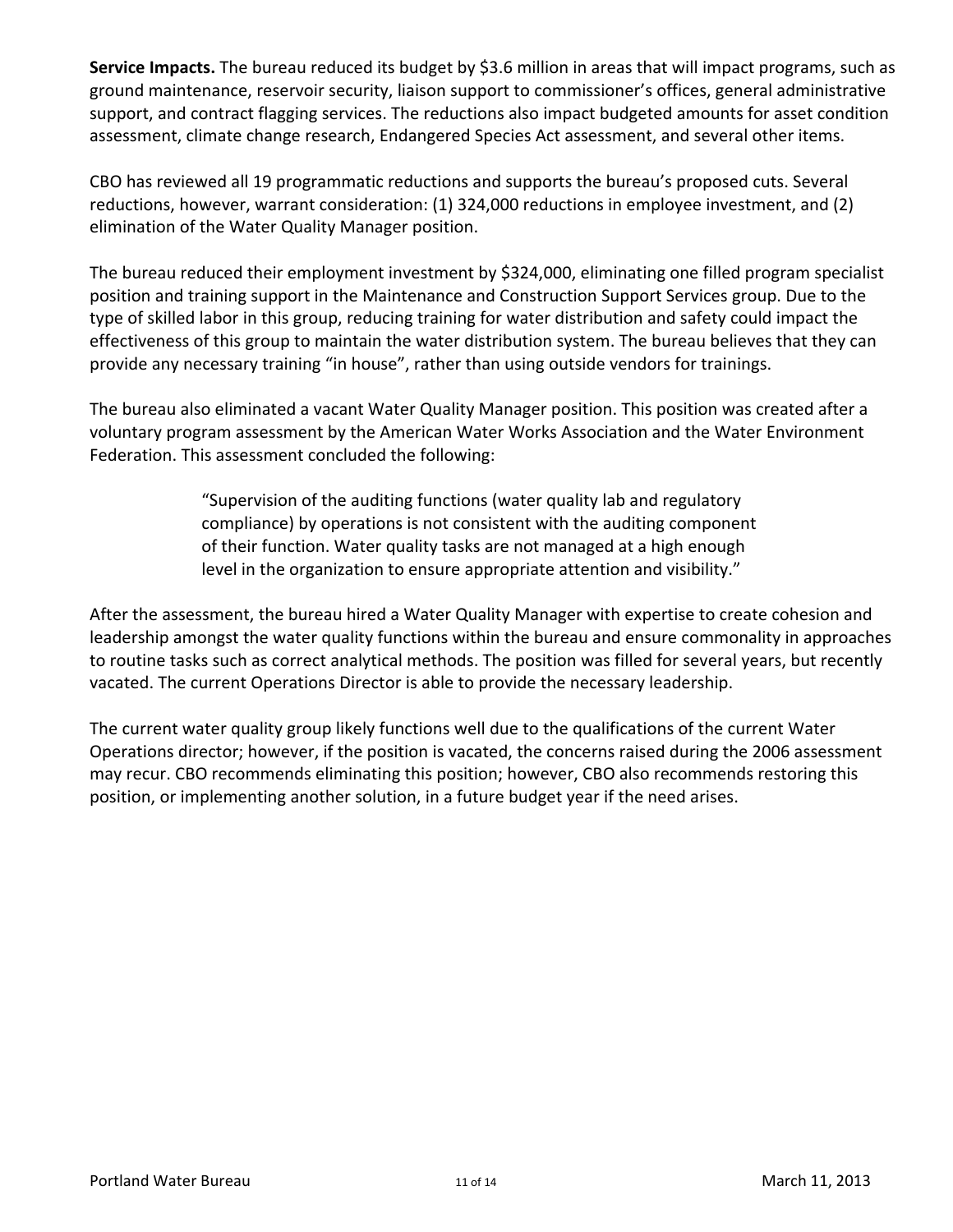## **Decision Package Analysis & Recommendations**

The bureau submitted only three decision packages for the FY 2013‐14 Requested Budget. As described earlier, the bureau reduced its Operating Budget by \$7.6 million in order to achieve the 90% current appropriation level, but requests only \$1.3 million add back packages. Two of the add packages restore programmatic needs: first, the bureau requests \$470,000 to maintain the City's decorative fountains program but with reduced services; second, the bureau requests \$70,000 to restore a security ranger at Mt. Tabor and Washington Park reservoirs. The bureau's final add package would increase interagency agreements with OMF, pending Council's decision on OMF's budget. The water rate increase of the base budget is 6.7%; if all three decision packages are approved, water rates will increase by 7.8% total.

In addition to the packages discussed above, the Bureau of Environmental Services has also proposed to no longer pay the bureau for any costs associated with maintaining the meters. Both BES and the Portland Water Bureau rely on these meters to provide accurate readings of water and sewer usage. Prior to the Mayor's budget direction, BES budgeted approximately \$2.4 million in reimbursement costs to the Water Bureau. If Council approves BES decision package to transfer meter maintenance costs, the Water Bureau will either request to increase rates by an additional 1.7% or reduce maintenance service levels in addition to lower rate increase, resulting in less accurate meters.

## **Decorative Fountains, WA\_01, \$466,178, 2.00 FTE**

The bureau requests to add back \$466,178 of the \$626,371 to operate and maintain the City's 19 decorative fountains. The bureau will reduce the miscellaneous services budget by \$160,000, limiting the repair of the fountain failures when occurring outside of regular work hours.

Last year the bureau made 61 repairs to the decorative fountains, of which 7 were significant failures that required work outside of regular hours. These types of repairs include disinfection/pH control and analyzer equipment overloads or failures, control system failures, flood alarms and power failures.

It should be noted that the Bureau of Environmental Services has proposed increasing its drinking fountain discharge rate for the Water Bureau by \$450,000 for the decorative fountain. Currently, BES charges the Water Bureau a nominal amount of \$0.001/CCF. If Council approves BES' increase, then the Water Bureau will either need to reduce its requested budget by a corresponding amount or increase water rates by an additional 0.3%.

If funding for the decorative fountains is not approved as part of the bureau's budget, then the bureau proposes that the responsibility of maintaining the fountains be transferred back to the Portland Parks Bureau. The Parks Bureau has not budgeted for these additional costs.

Council has three other options for how to address the fountains: (1) Council could direct the bureau to continue to service the fountains and propose an alternative reduction of \$466,178 in lieu of the fountains; (2) all bureaus continue to service the fountains according to the current arrangement; or, (3) Council could stop funding maintenance and operations of the fountains for FY 2013‐14, temporarily reducing costs to Parks, Environmental Services and the Water bureaus.

The CBO recommends that, during this period of tight constraints on discretionary General Fund resources, the bureau continue to service the fountains and increase rates by 0.4% in addition to the base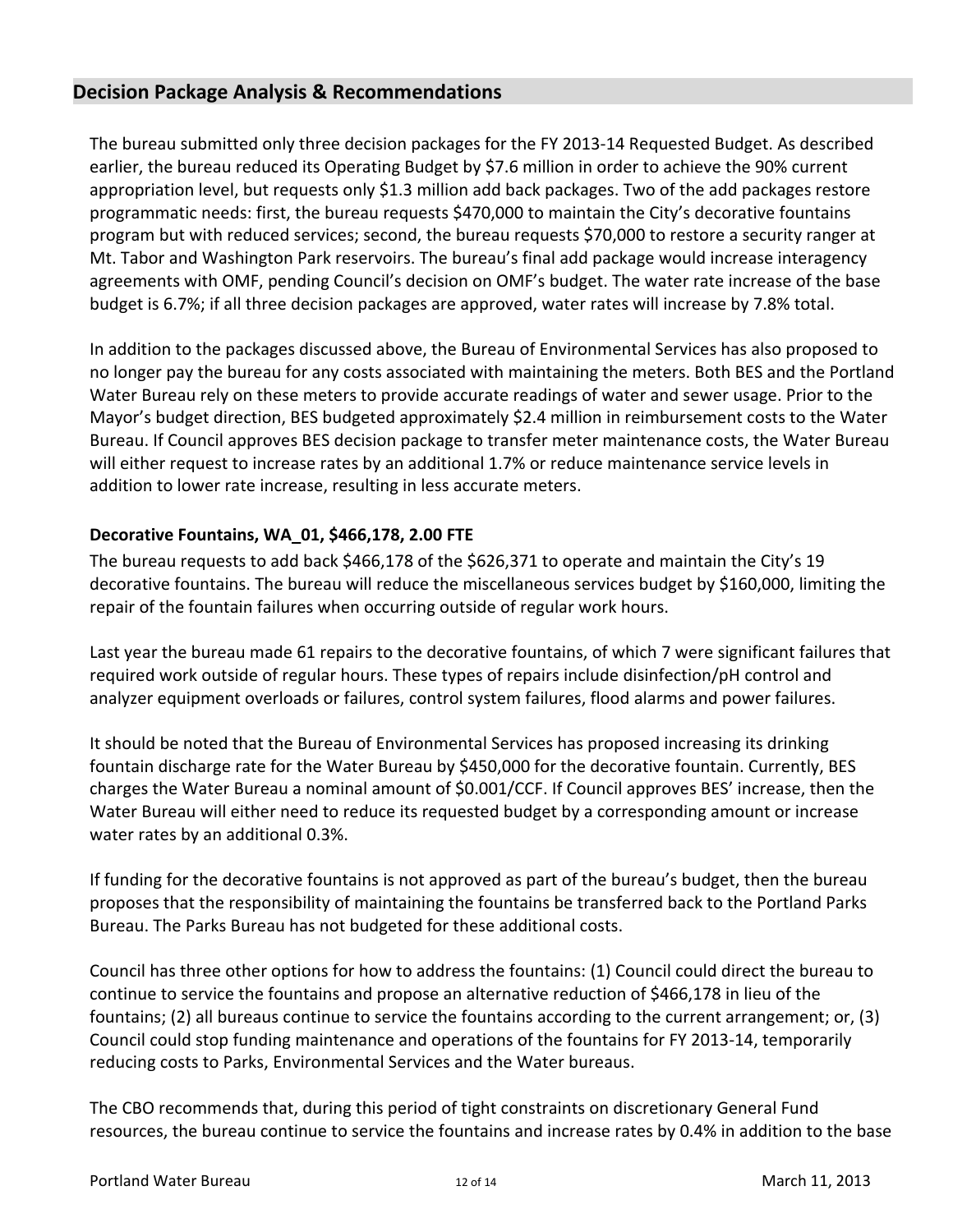rate of 6.7%. Further, CBO recommends that a process be put in place to address these issues and either reaffirm the existing approach or develop a new approach to prioritizing and delivering these services.

*CBO Recommendation: \$466,178, 2.00 FTE*

## **Security, WA\_02, \$70,356, 1.00 FTE**

The bureau requests to restore funding for a vacant Water Security Ranger position. The position eliminated in the bureau's base budget provides periodic patrols of Washington Park during the night shift. If funding is not restored, the bureau would rely upon the security at Mt. Tabor to respond to alarms and incidents. Over the past three years there have been 67 criminal incidents at Washington Park reservoirs and 207 incidents at Mt Tabor Parks. Of these incidents, 10 threatened water quality. Restoring the security position would increase rates by 0.1% of the base rate of 6.7%.

Due to potential public safety concerns, CBO recommends funding this request and restoring the funding for the Ranger position.

*CBO Recommendation: \$70,356, 1.00 FTE*

## **OMF Interagency Add Backs, WA\_03, \$769,547**

As per budget direction, the Office of Management and Finance (OMF) internal service funds were asked to submit 90% of their current service level (CSL) budgets as their base and add packages to restore funding up to 100% of CSL. Bureaus were directed to match the OMF add‐back packages with a single decision package. The table below outlines the total requested add‐backs by service provider.

| <b>OMF Service</b>         | <b>Requested</b> | <b>CBO Recommended</b> |
|----------------------------|------------------|------------------------|
| CityFleet                  | 51,315           | 0                      |
| <b>EBS Services</b>        | 94,911           | ი                      |
| <b>Facilities Services</b> | 121,468          | O                      |
| <b>OMF-Water IA</b>        | 10,777           | O                      |
| <b>Risk Management</b>     | 37,574           | 21,025                 |
| <b>Technology Services</b> | 453,502          | O                      |
| <b>Total impact</b>        | 769,547          | 21,025                 |

In response to add‐backs recommended in the OMF budget analysis, the CBO recommends a draw on contingency of \$21,025 to fund these packages. A full discussion of all of the OMF packages may be found in the OMF budget analysis.

If all OMF add packages are approved, water rates would increase by 0.6% of the base rate of 6.7%. As recommended by CBO, the rate increase due to the OMF IAs would be minimal.

*CBO Recommendation: \$21,025*